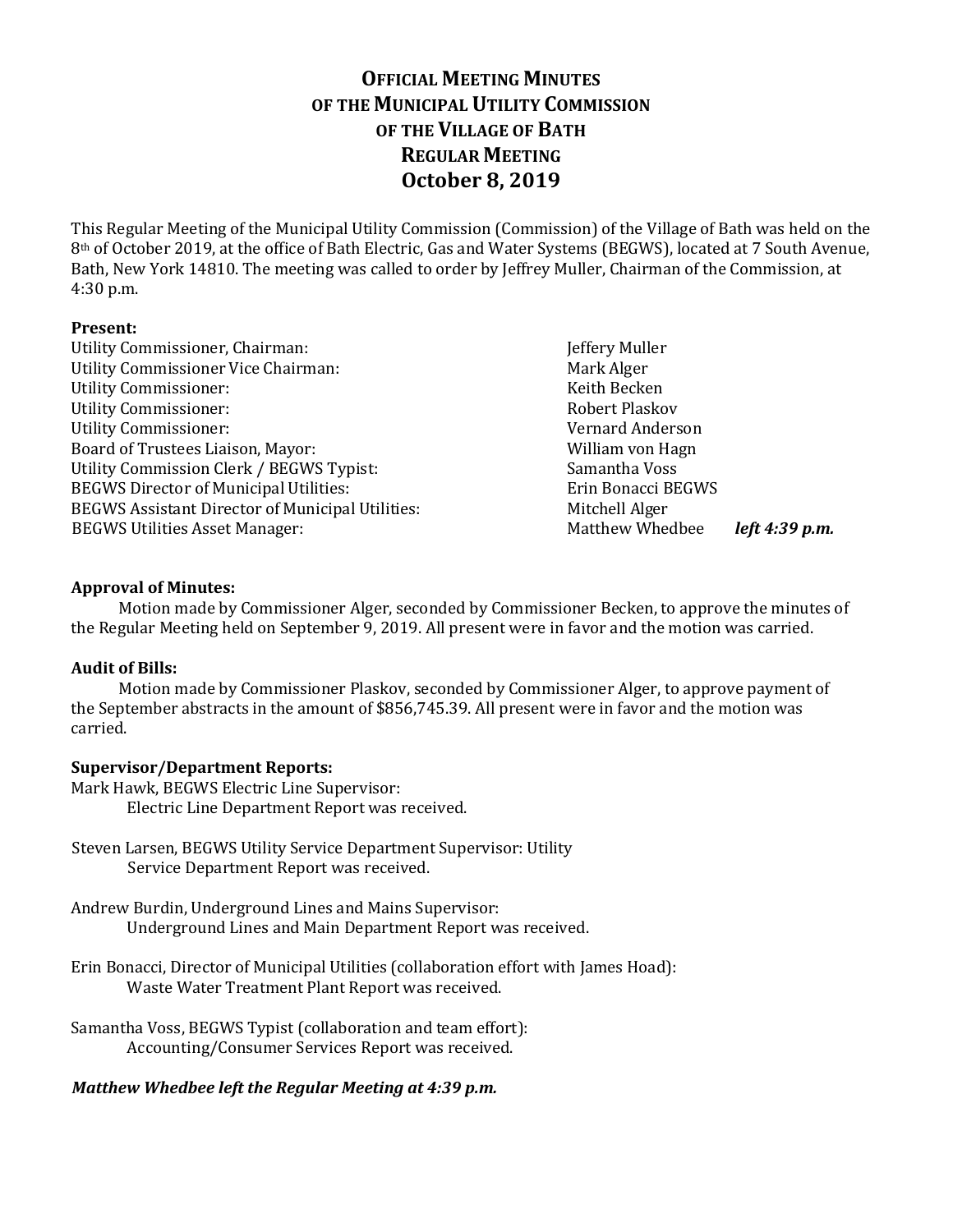#### **AutoCAD Subscription:**

Motion made by Commissioner Plaskov, seconded by Commissioner Alger, contingent on NYSDPS Staff approval to include in the System Improvement Plan (SIP) surcharge for the Gas utility, to authorize Director Bonacci to purchase a single user Architecture Engineering and Construction Collection subscription for an amount not-to-exceed \$2,700.00. All present were in favor and the motion was carried.

## **NYSDOT Sidewalk Agreement:**

Motion made by Commissioner Plaskov, seconded by Commissioner Anderson, to authorize Director Bonacci to sign the agreement for NYSDOT Sidewalk Project. All present were in favor and the motion was carried.

#### **NYMPA Semi-Annual Meeting:**

Motion made by Commissioner Alger, seconded by Commissioner Becken, authorizing the attendance of Director Bonacci and Assistant Director Alger to attend the NYMPA Semi-Annual Meeting held on October 30, 2019 in Syracuse, New York. All present were in favor and the motion was carried.

| <b>RESOLUTION</b>                                                                                                                                                                                            |
|--------------------------------------------------------------------------------------------------------------------------------------------------------------------------------------------------------------|
| At a regular meeting of the<br>of the<br>New York, held on $0 \text{ C}$ . $\mathscr{C}$ , 20 <sup>7</sup> the<br>City/Tow/Village of <b>CO</b><br>following resolution was adopted:                         |
| Moved by $C_{ommissiser}$ $\rho$ las kov, seconded by $(\rho_{mm}$ is given $A$                                                                                                                              |
| of the City/Town/Village of<br>WHEREAS, the<br>New York, is a municipal member of the New York Municipal<br>Power Agency, and                                                                                |
| WHEREAS, in accordance with the bylaws of New York Municipal Power Agency, each<br>municipal member may cast one vote on each transaction properly brought before this<br>meeting,                           |
| NOW THEREFORE BE IT RESOLVED, that $\mathcal{L}$ $\mathcal{V}$<br>be and<br>is hereby designated as the accredited delegate of the City/Town/Village of<br>New York.                                         |
| On roll call: Affirmative: $\frac{4}{1}$ Negative.                                                                                                                                                           |
| I certify that this resolution was adopted by the<br>of the<br>City/Town/Village of $\mathcal{O}(\sqrt{1/\sqrt{1-\frac{1}{n}}})$<br>$\blacksquare$ New York on the $\delta$<br>day of<br>, 20 $\binom{6}{7}$ |
| Signature<br>MMMISSIMC                                                                                                                                                                                       |
| Title                                                                                                                                                                                                        |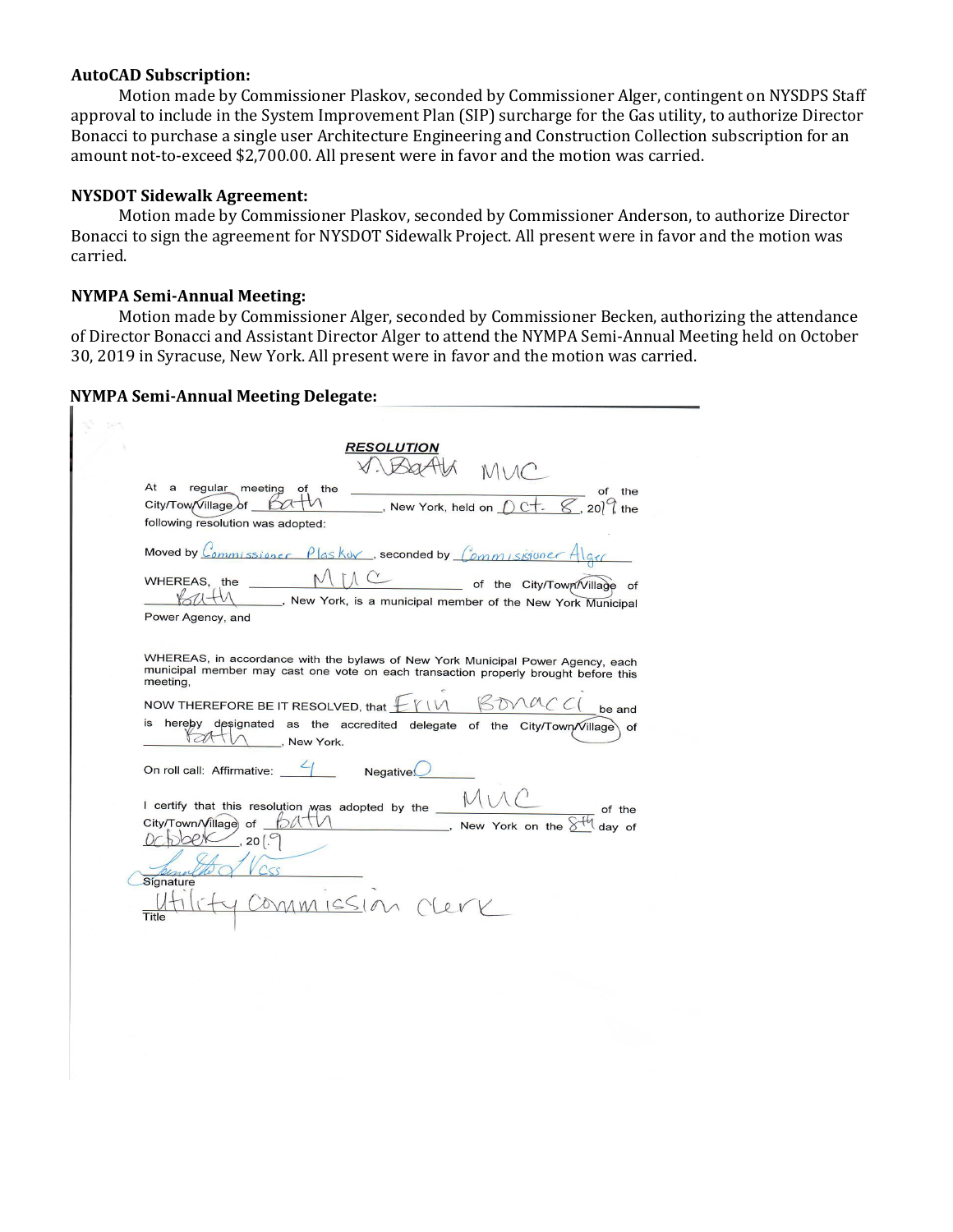## **MEUA Accounting & Finance Workshop:**

Motion made by Commissioner Alger, seconded by Commissioner Plaskov, approving the attendance of Assistant Director Alger and Accountant Kris New to attend the MEUA Accounting & Finance Workshop held on October 16-17, 2019 in Syracuse, New York. All present were in favor and the motion was carried.

## **Club View Drive Water Main Replacement and Gas Main Installation:**

Motion made by Commissioner Becken, seconded by Commissioner Alger, approving Pay Application No. 1 for John F & John P. Wenzel Contractors, Inc. for the amount of \$43,241.15. All present were in favor and the motion was carried.

## **Club View Drive Gas Main Installation:**

Motion made by Commissioner Alger, seconded by Commissioner Plaskov, to amend the motion carried on September 9, 2019 to read, "Authorizing Director Bonacci to contract out, in accordance with General Municipal Law and Village of Bath Procurement Policy, the directional drilling and hot tapping of the high pressure steel gas main on May Street for an amount not-to-exceed \$8,000." All present were in favor and the motion was carried.

#### **Water Main Replacement and Gas Main Installation:**

Motion made by Commissioner Andersen, seconded by Commissioner Alger, authorizing Director Bonacci to retain Hunt Engineers for professional services related to the engineering design of the water main replacement and gas main installation for Muck Circle, Park Place, Perkins Place, and East Washington Street Extension for a fee not-to-exceed \$35,000.00. Commissioner Plaskov opposed, all remaining were in favor and the motion was carried.

## **Water Tank Inspections:**

Motion made by Commissioner Plaskov, seconded by Commissioner Becken, to increase the authorized fee for Larson Design Group from \$50,000 to \$70,000 to accommodate the inspection of the water tanks to be performed by Tank Industry Consultants. All present were in favor and the motion was carried.

#### **Soliciting Proposals for Rehabilitation of Well Nos. 4, 6 & 7 Discharge Piping:**

Motion made by Commissioner Plaskov, seconded by Commissioner Becken, authorizing Director Bonacci to solicit proposals for professional services related to the engineering design for rehabilitating the discharge piping at Well Nos. 4, 6, and 7. All present were in favor and the motion was carried.

## **Retaining Metzger Engineering Services:**

Motion made by Commissioner Becken, seconded by Commissioner Alger, authorizing Director Bonacci to retain Metzger Engineering Services for professional services related to the emergency response, the emergency preparedness, vulnerability assessment, and cybersecurity assessment for a fee not to exceed \$5,000. All present were in favor and the motion was carried.

#### **Five Star Investments:**

Motion made by Commissioner Plaskov, seconded by Commissioner Alger, authorizing Director Bonacci and the Accounting and Finance Committee, which consists of Commissioner Alger and Commissioner Plaskov to meet with Five Star Bank and the Village Treasurer regarding investment(s) of the Utility Holding Account funds. All involved will uphold our fiduciary responsibilities, the need to pay our bills along with the need to earn a reasonable return on our investments. All present were in favor and the motion was carried.

## **Declaration of Surplus Office Furniture:**

Motion made by Commissioner Plaskov, and seconded by Commissioner Alger, to declare the unused office furniture as surplus and to be disposed of as determined by Director Bonacci. All present were in favor and the motion was carried.